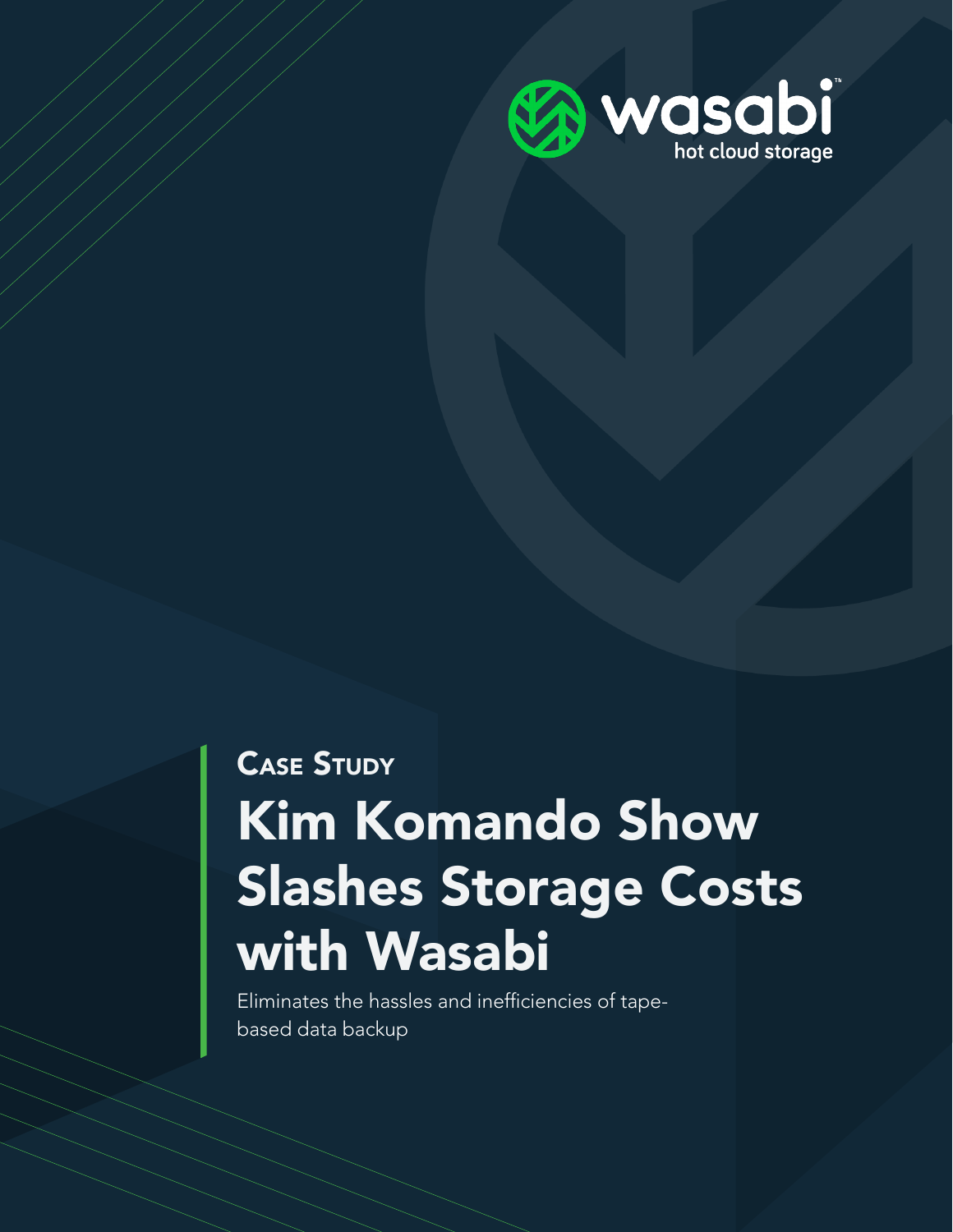### **Overview**

The Kim Komando Show, the largest weekend radio show in the United States, with an estimated reach of 6.5 million listeners, uses Wasabi hot cloud storage for cost-effective, fast and reliable data protection for its business-critical multimedia content. Wasabi's cloud storage service extends the broadcaster's on premises network-attached storage (NAS) investments and eliminates the hassles and inefficiencies of tape-based data backup and recovery solutions.



## Business Challenge: Affordable, Fast and Reliable Data Protection

Kim Komando, "America's Digital Goddess," is one of America's most successful radio hosts and web entrepreneurs. Her three-hour weekly radio show on technology is carried on over 450 stations across the country and hundreds more around the world. Each episode is video-recorded for on-demand viewing. Every month the show adds 2.8 TB of video content to its extensive playback library.

The broadcaster's existing storage and data protection solution—a combination of NAS arrays and tape drives—was becoming increasingly costly, complex and risky to maintain and scale. "Like many businesses that store a lot of data, we had a single, very expensive NAS array and were backing up everything locally to tape," recalls Chris Wojno, VP of Information Technology for the Kim Komando Show. "We needed a simple and economical way to replicate data offsite for disaster recovery."

## Solution: Wasabi Hot Cloud Storage

After evaluating a number of options including Amazon S3, Wojno selected Wasabi hot cloud storage as a secondary storage platform. Wasabi hot cloud storage is extremely affordable, fast and reliable cloud storage—for any purpose. "Quite simply,

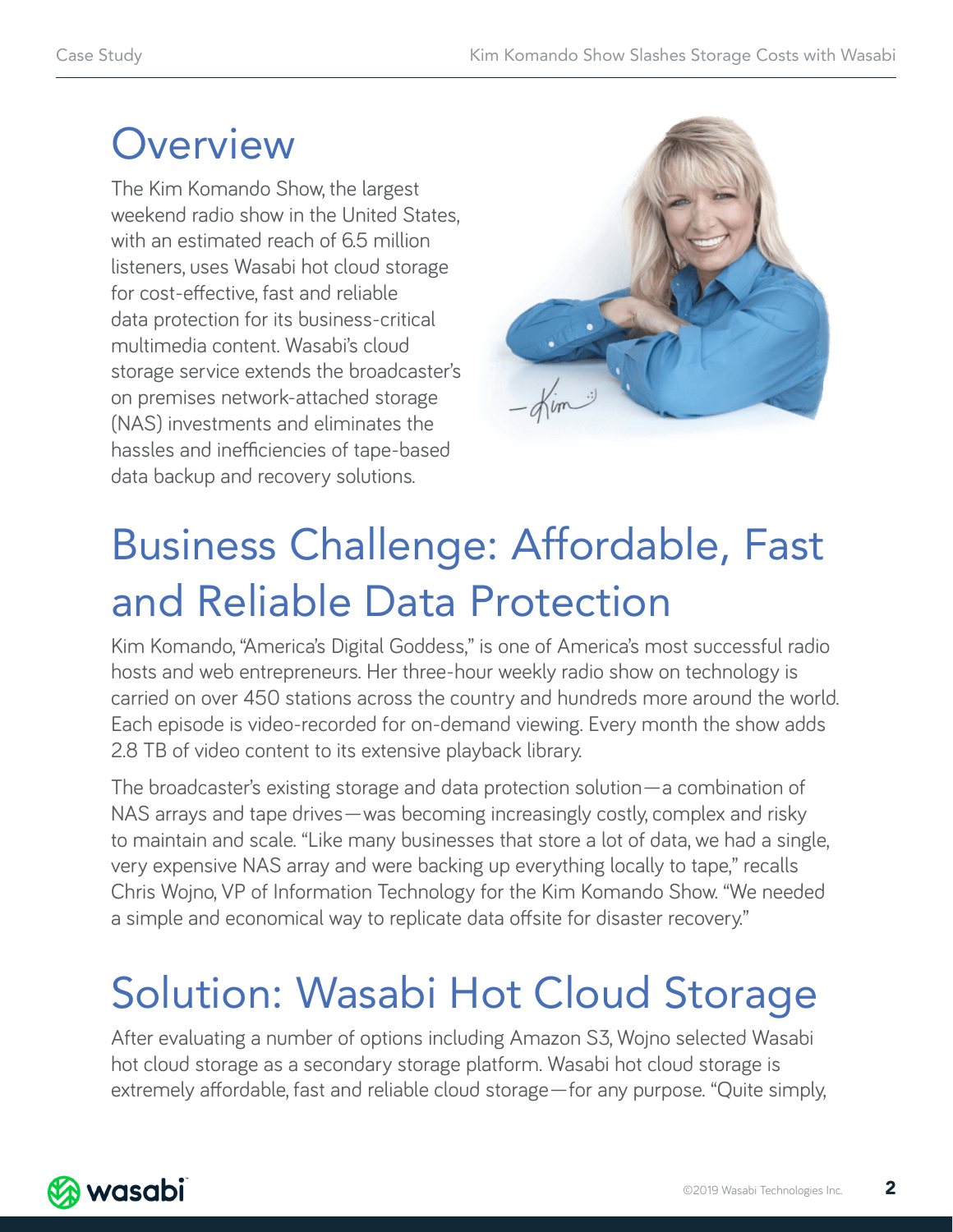Wasabi provides the same capabilities as the other cloud storage services, at a much lower price," explains Wojno. The broadcaster stores its entire multimedia library—40 TB and growing—for around just \$175 per month, compared to approximately \$1,015 per month had Wojno selected Amazon S3. Wasabi hot cloud storage is also significantly faster than S3 and other cloud storage services.

> "Quite simply, Wasabi provides the same capabilities as the other cloud storage services, at a much lower price."

The broadcaster uses CloudBerry Backup with Wasabi for rapid replication and recovery. The CloudBerry product works seamlessly with Wasabi hot cloud storage to provide an efficient and costeffective remote data protection solution. "With CloudBerry we can backup and restore data from Wasabi extremely quickly and easily. Data recovery was one of the first things we tested with Wasabi, and it worked perfectly right out of the gate," says Wojno. The broadcaster received a complimentary CloudBerry license for participating in a webinar reviewing the integrated solution.

Thanks to Wasabi, the Kim Komando Show now takes full advantage of a highly cost-effective and scalable cloud storage service. Better still, Wojno enjoys the peace of mind knowing his businesscritical data is always protected and always available in the event of a data center outage or a catastrophe.



#### **CHALLENGE**

• Provide cost-effective, fast and reliable data protection for everexpanding multimedia library

#### **SOLUTION**

• Wasabi hot cloud storage and CloudBerry Backup.

#### RESULTS

- Ultra-low-cost service and flat pricing model slash expenses.
- Fast and reliable secondary storage solution reduces risk and uncertainty
- Automated backup and recovery capabilities eliminate tape hassles and shortcomings